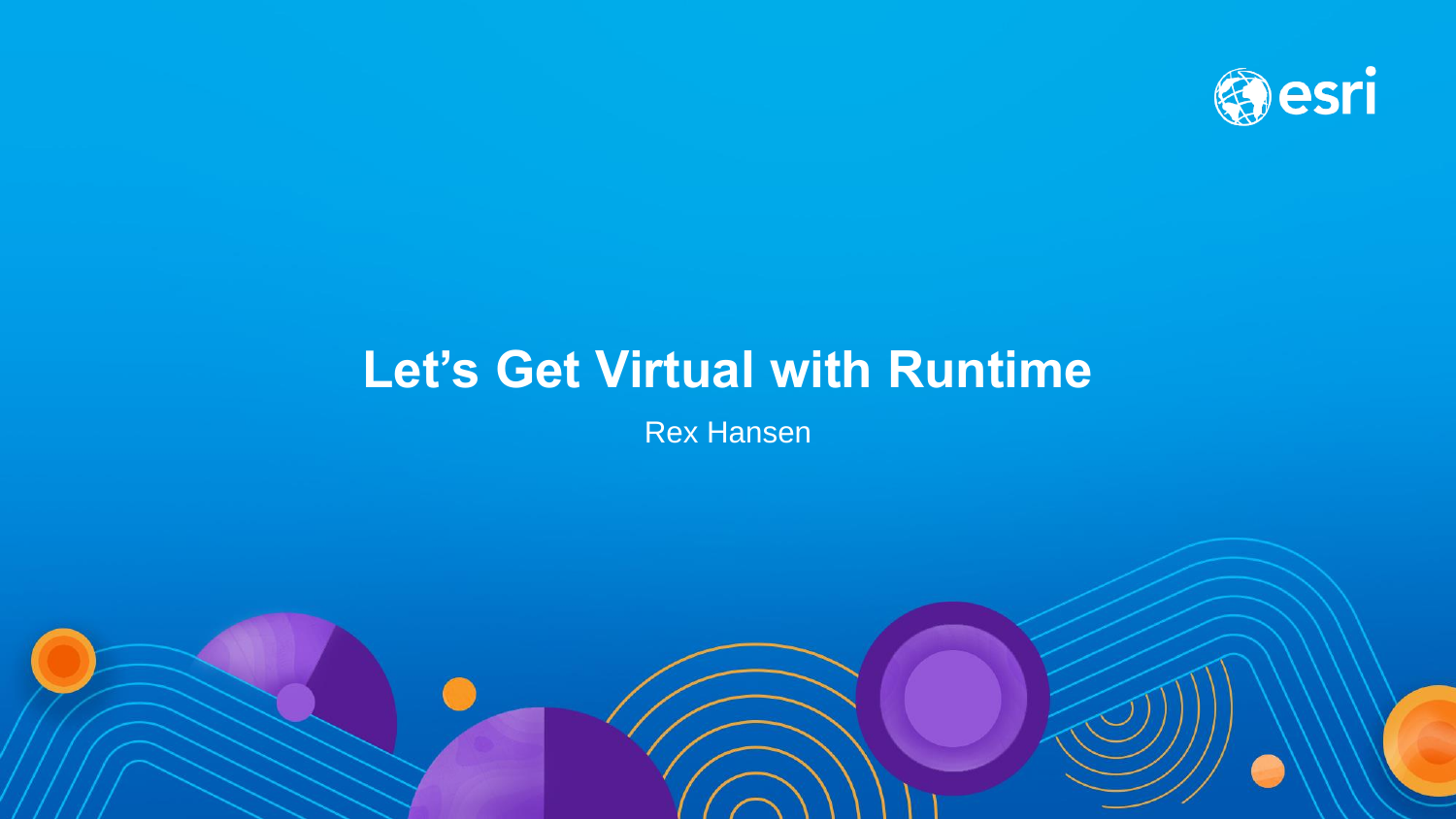#### Virtualization – What and Why?

- Creation/use of a simulated computer environment (virtual machine) that acts like a physical computer with an operating system
	- Guest machine(s) operates on a physical host machine
	- Controlled access to physical hardware
- Benefits
	- Reduce costs
		- [On-Prem] Increase utilization of costly hardware
		- [Cloud] Minimal hardware cost
	- Easily managed and maintained
	- Flexible testing environment
	- Enforce security protocols
	-



Backup and scale "The market has matured rapidly over the last few years. Virtualization revenues will increase to \$5.6 billion, up 5.7% this year [2016]" **-** Michael Warrilow, research director at Gartner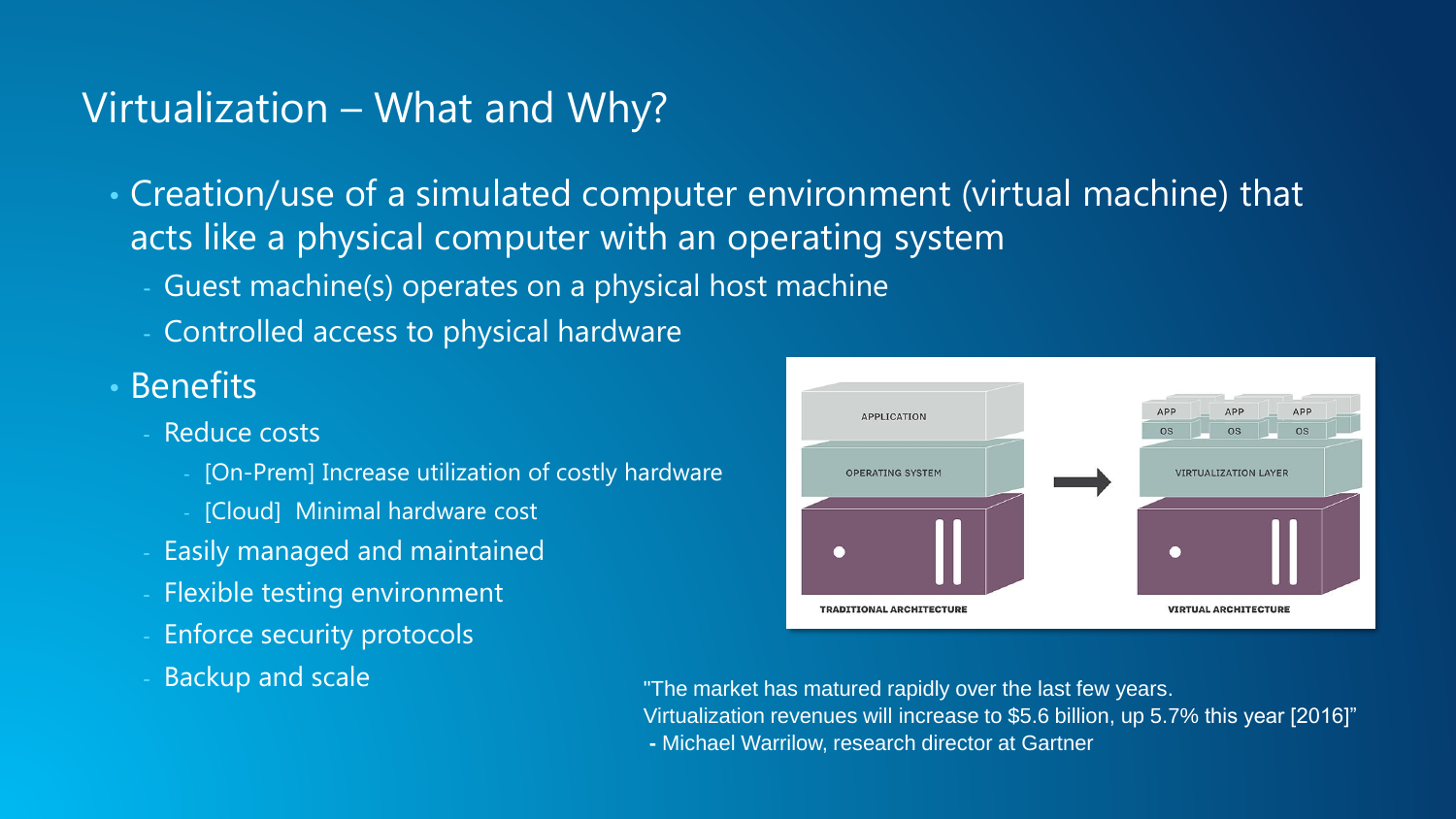### Virtualization platform providers, clients, and protocols

- Enterprise
	- Citrix
		- XenServer
		- XenDesktop
		- XenApp
	- VMWare
		- ESXi
		- Horizon View
	- Microsoft Hyper-V

## • Cloud

- Amazon
- Microsoft Azure
- IBM SoftLayer

#### • Clients

- Teradici
- TeamViewer
- Remote Desktop

| Microsoft Azure Virtual machines > RexVMGPU > Choose a size |                                                                |    |                     |     |                      |        |                      |   |
|-------------------------------------------------------------|----------------------------------------------------------------|----|---------------------|-----|----------------------|--------|----------------------|---|
| $\equiv$                                                    | Choose a size<br>Browse the available sizes and their features |    |                     |     |                      |        |                      | x |
|                                                             |                                                                |    | <b>NV6</b> Standard |     | <b>NV12</b> Standard |        | <b>NV24</b> Standard |   |
| m                                                           |                                                                | 6  | Cores               | 12  | Cores                | 24     | Cores                |   |
|                                                             |                                                                | 56 | GB                  | 112 | GB                   | 224 GB |                      |   |
| M                                                           |                                                                |    | 8<br>Data disks     |     | 16<br>Data disks     |        | 32<br>Data disks     |   |
| €                                                           |                                                                |    | 8x500<br>Max IOPS   |     | 16x500<br>Max IOPS   | (2)    | 32x500<br>Max IOPS   |   |
| 扇                                                           |                                                                | ħ  | 380 GB<br>Local SSD | Ъ   | 680 GB<br>Local SSD  | T      | 1440 GB<br>Local SSD |   |
| q,                                                          |                                                                |    | Load balancing      |     | Load balancing       | ◈      | Load balancing       |   |
|                                                             |                                                                |    | 1x M60<br>Graphics  |     | 2x M60<br>Graphics   |        | 4x M60<br>Graphics   |   |
| 7                                                           |                                                                |    |                     |     |                      |        |                      |   |

- Protocols
	- Citrix HDX (TCP)
	- VMWare PCoIP (UDP)
	- Microsoft RDP/Remote FX (TCP/UDP)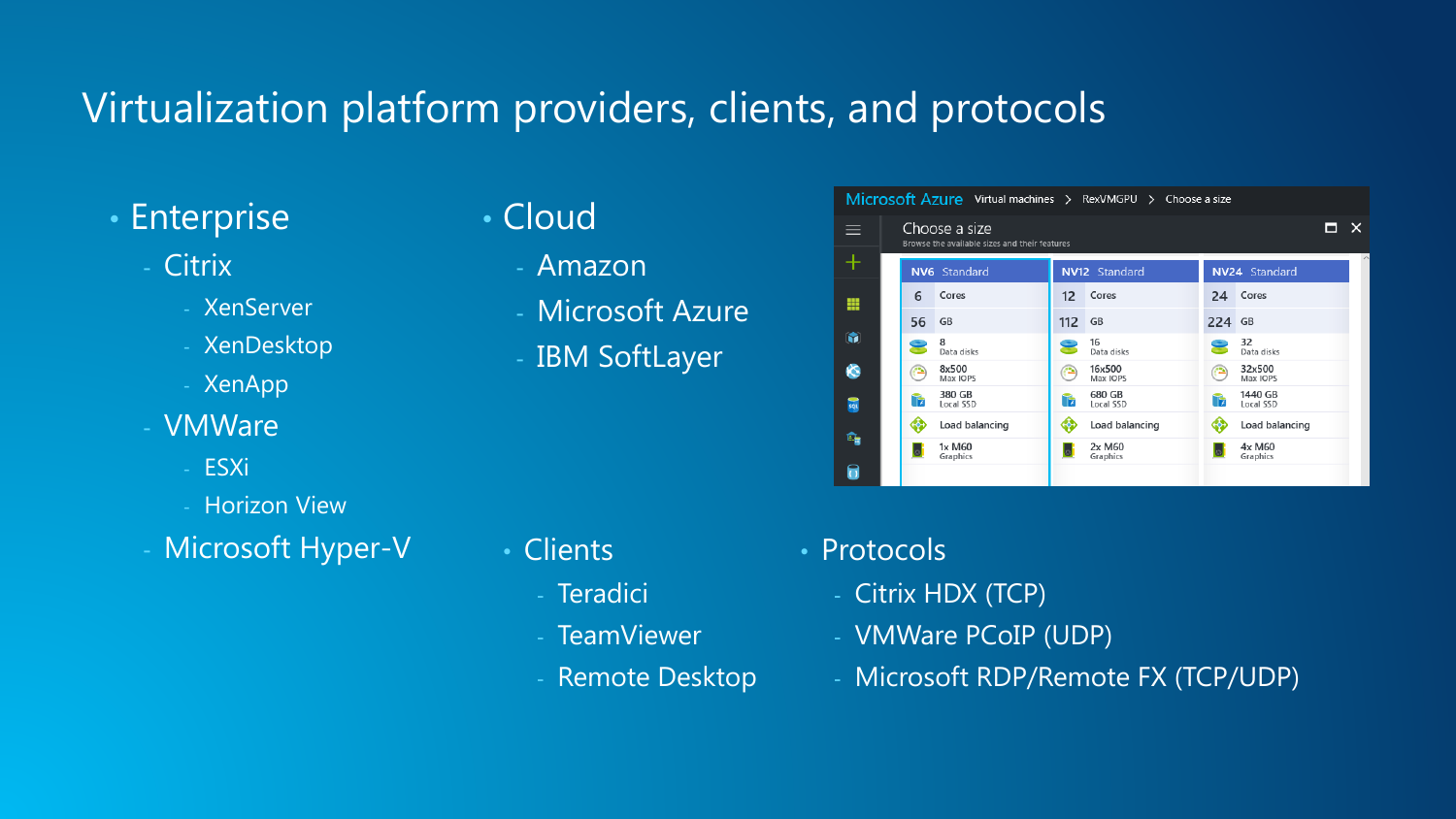### ArcGIS Runtime and virtualization

#### • GPU intensive operations

- Dynamic graphics, labels, animation
- Textures: scene layers, tiled layers, dynamic map layers,
- Rendering engine built on DirectX, OpenGL
	- Priority use of graphics card/hardware
	- Fallback to software, if available
- CPU intensive operations still important!
	- Static graphics, data processing, analysis, local services
	- Multi-threaded





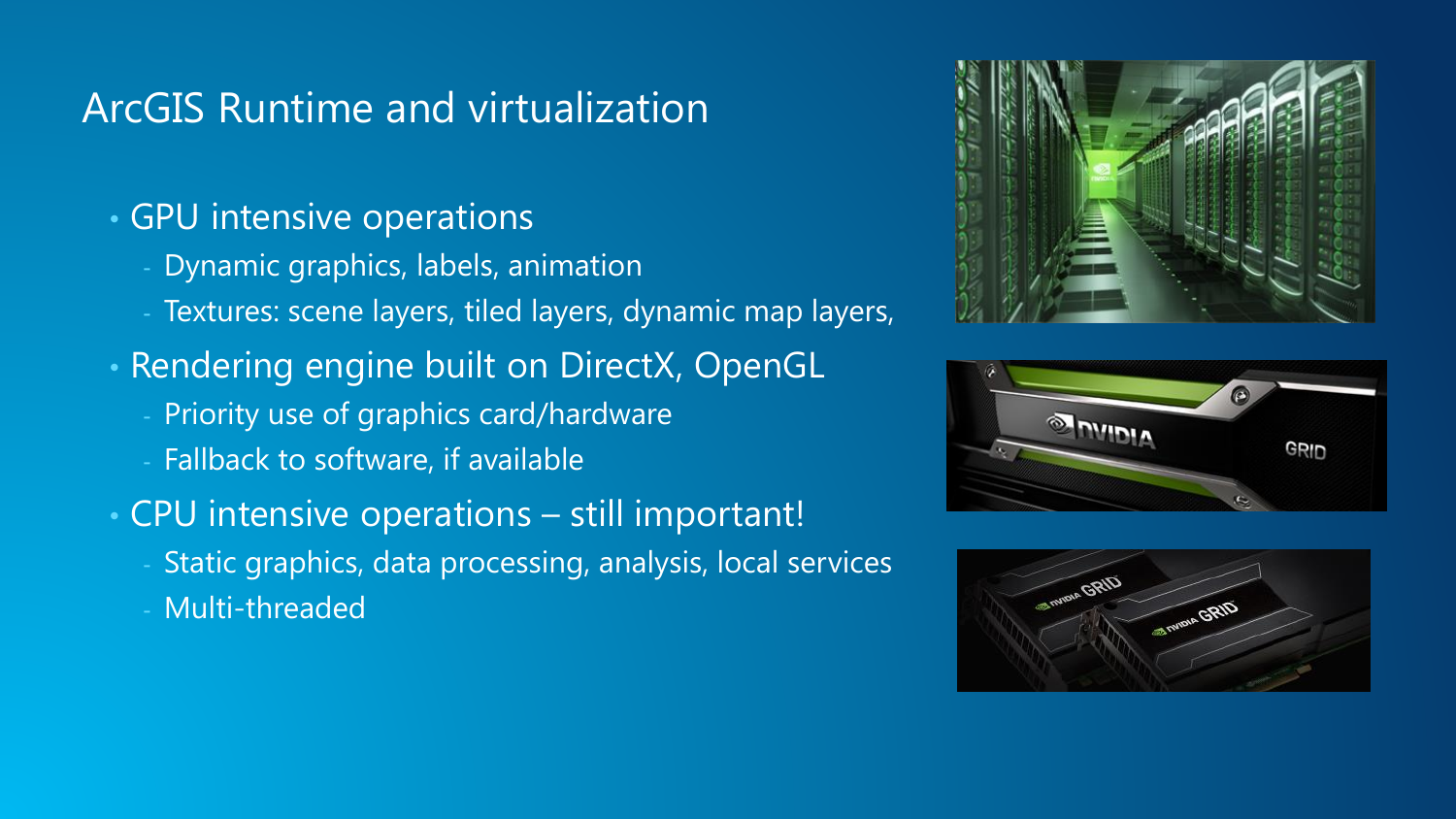# ArcGIS Runtime in native apps on virtualization platforms

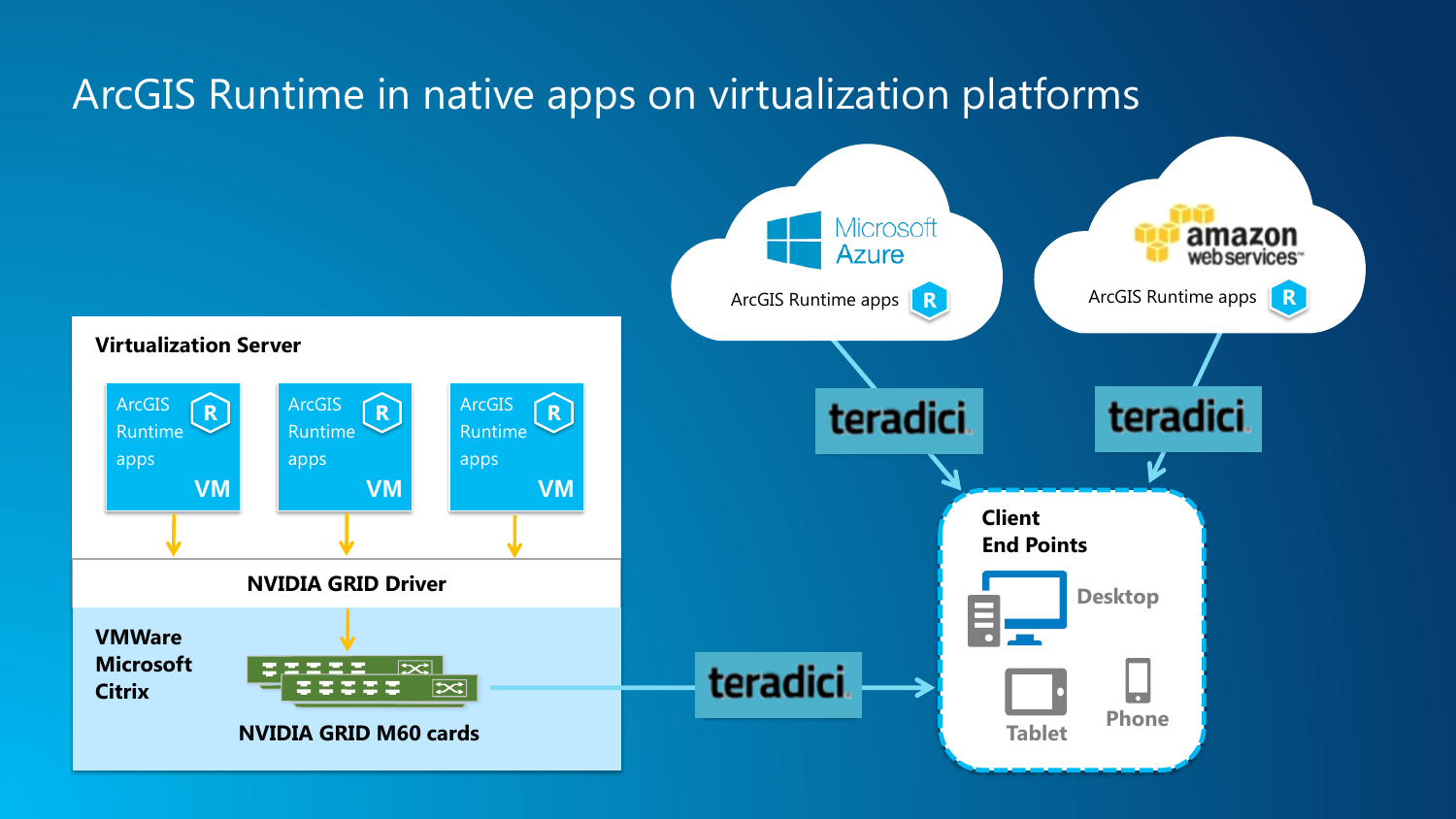



Use of ArcGIS Runtime on hardware-accelerated virtual machines

#### Microsoft Azure NV-series instances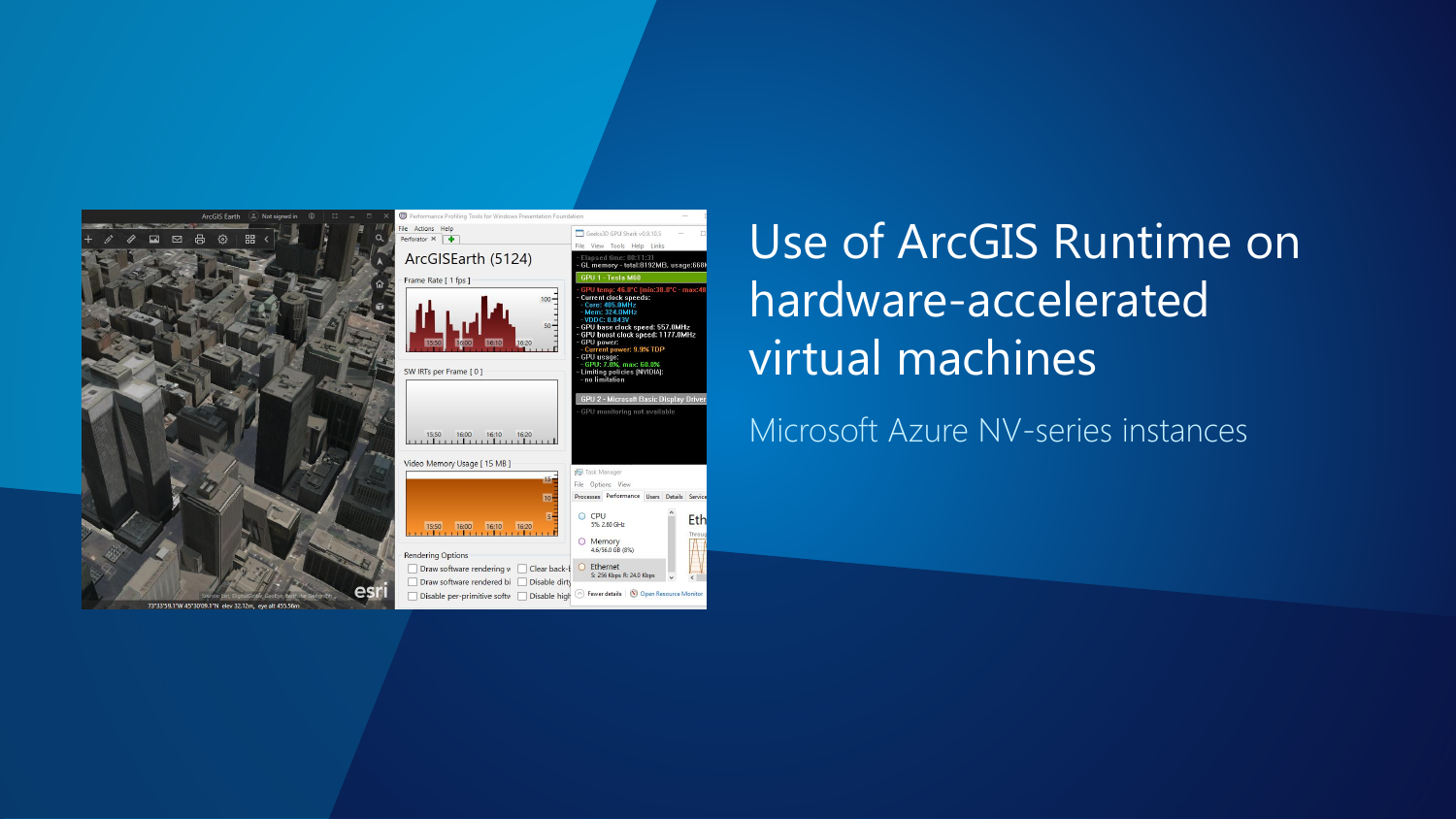#### ArcGIS Runtime status and considerations

- ArcGIS Runtime certification in virtual environments in progress
	- Plan to update system requirements/recommendations
	- Use ArcGIS Pro virtualization support as a guide
- Recommendations
	- Latest GPU backed VMs for visualization (eg NVIDIA GRID)
	- HDX, PCoIP clients; not Remote Desktop
- Licensing
	- Account for deployments as you would with physical machines
		- License key
			- Each installation of your app available to a single user counts as a deployment
		- Named User
			- License travels with the user, much easier to manage



ArcGIS Desktop Virtual Appliance